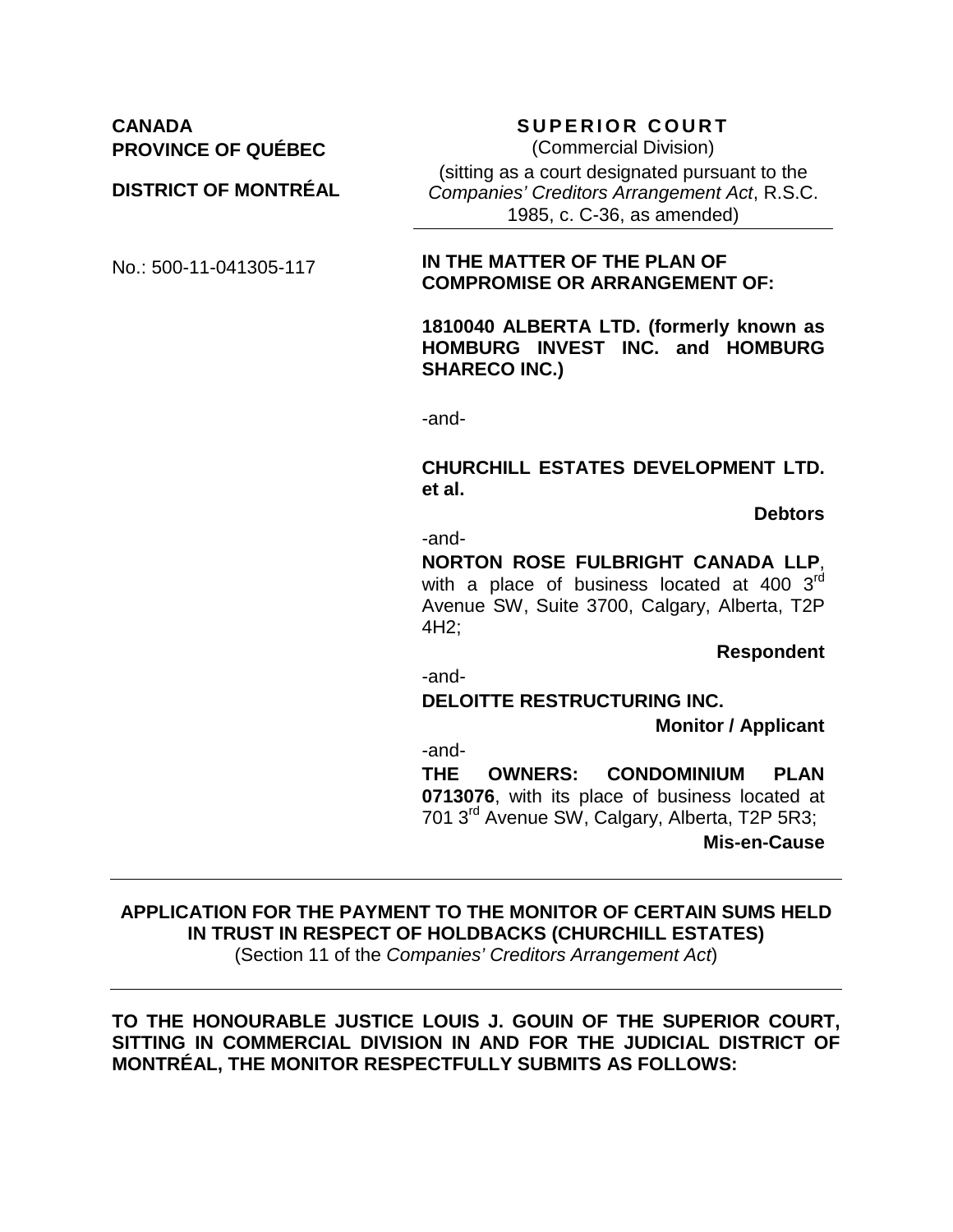## **I. PROCEDURAL BACKGROUND**

- 1. On September 9, 2011, 1810040 Alberta Ltd. (formerly known as Homburg Invest Inc. and Homburg Shareco Inc.) ("**HII**"), along with certain related parties, including Churchill Estates Development Ltd. ("**Churchill**") filed and obtained protection from their respective creditors under the *Companies' Creditors Arrangement Act* (the "**CCAA**") pursuant to an order rendered by the Superior Court of Quebec (the "**CCAA Court**") (as amended from time to time, the "**Initial Order**");
- 2. Pursuant to the Initial Order, Deloitte Restructuring Inc. (formerly known as Samson Bélair/Deloitte & Touche Inc.) (the "**Monitor**") was appointed as courtappointed monitor in the CCAA proceedings;
- 3. On April 30, 2012, the CCAA Court issued a claims process order in connection namely with all "Claims" (as defined in such order) against Churchill (the "**Claims Process Order**");
- 4. On February 5, 2013, HII filed a plan of compromise and reorganization under the CCAA, which plan has since been amended from time to time (as amended from time to time and as it may be further amended, the "**Plan**");
- 5. On May 30, 2013, the required majority of creditors of HII voted in favour of the Plan and, on June 5, 2013, the CCAA Court rendered an order approving and sanctioning the Plan (the "**Sanction Order**");
- 6. Between March 24 and March 27, 2014, in accordance with the Plan and the Sanction Order, the implementation of the Plan took place (the "**Plan Implementation Date**");
- 7. The Plan provides *inter alia* for the creation of an "Asset Realization Cash Pool" in which the "Non-Core Business Asset Net Proceeds" are deposited, for the ultimate benefit of HII's creditors under the Plan;
- 8. The Sanction Order (paragraph 85 in particular) *inter alia* grants the Monitor exclusive authority and power to deal with the "Non-Core Business Entities' Assets", including to execute, assign, issue and endorse documents of whatever nature in respect of any of the Non-Core Business Entities' Assets, whether in the Monitor's name or in the name and on behalf of any HII Group Entity (including Churchill);
- 9. The Monitor respectfully asks the CCAA Court to issue an order for the payment of certain "Non-Core Business Entities' Assets", namely in respect of certain funds in an amount of \$110,302.61 held in trust by the Respondent Norton Rose Fulbright LLP ("**NRF**"), representing holdbacks for common area deficiencies that were identified in 2007 pursuant to a cost consultant's report in connection with the Churchill Estates Condominium project (in Calgary, Alberta) held by Churchill (the "**Holdback Funds in Trust**");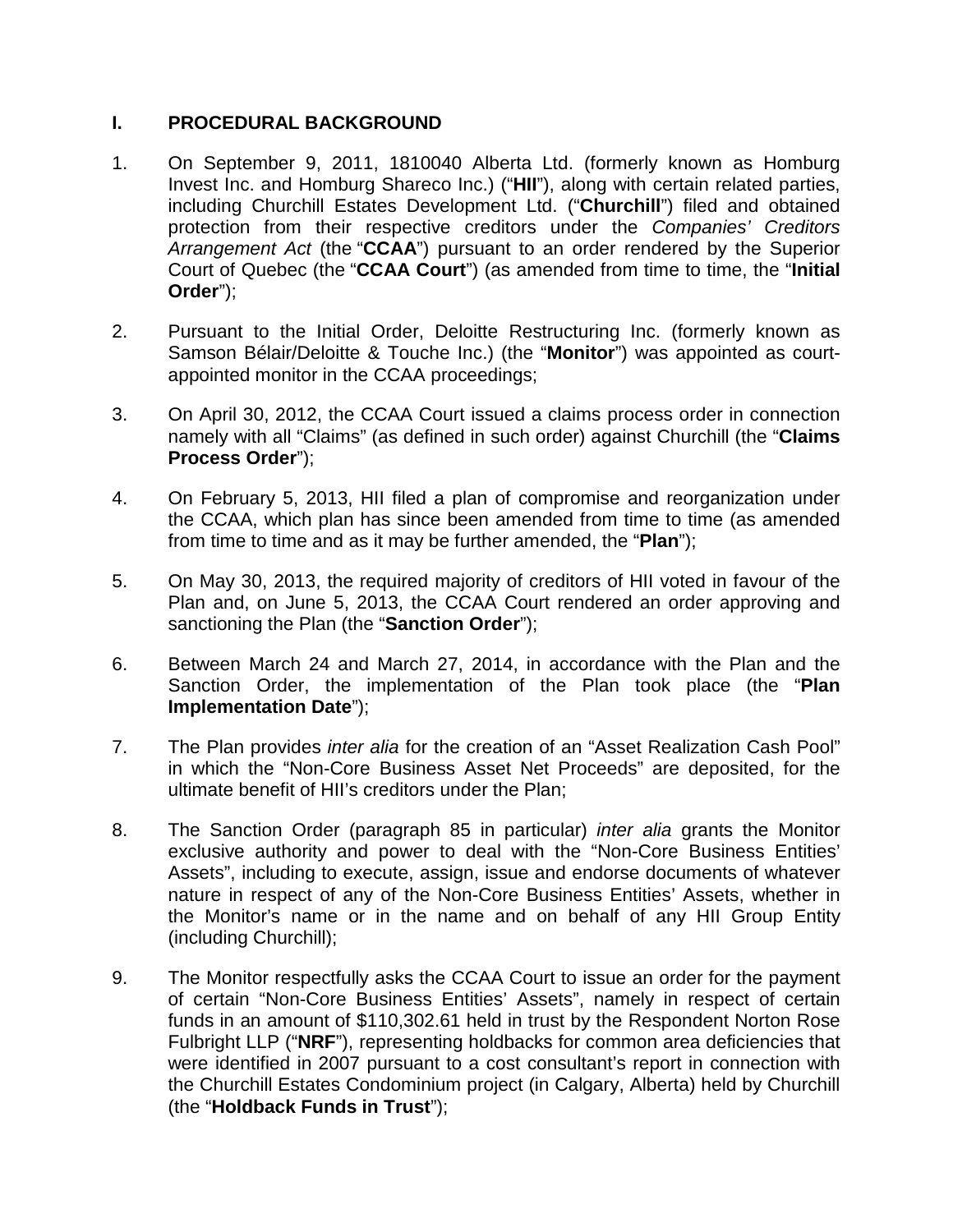#### **II. PAYMENT TO THE MONITOR OF CHURCHILL OF THE HOLDBACK FUNDS IN TRUST**

- 10. On June 2, 2016, NRF sent an email to the Monitor's general email address created for the purpose of the CCAA proceedings, advising of certain funds being held in trust by NRF, including the Holdback Funds in Trust, as appears from a copy of an email from the Respondent dated June 2, 2016, communicated herewith as **Exhibit R-1**. The Monitor was not aware of the Holdback Funds in Trust prior to this email;
- 11. The present Application is only with respect to the Holdback Funds in Trust, and no other funds held in trust by NRF (including the remainder of the deposit held in connection with the purchase of a condominium forming part of the settlement agreement approved by the CCAA Court on June 4, 2014);
- 12. NRF asked the Monitor to confirm if the work regarding the identified common area deficiencies related to the Holdback Funds in Trust (the "**Work**") had been completed, as well as for any report confirming that such Work was completed;
- 13. The Monitor sought to obtain information regarding the Work contemplated by the Holdback Funds in Trust, and the information gathered by the Monitor indicated the Work was completed was completed in 2009. However, no official work completion certificate was retrieved;
- 14. It is noteworthy to mention that, as part of the claims process conducted pursuant to the Claims Process Order, The Owners: Condominium Plan 0713076 (the "**Condominium Corporation**") filed a proof of claim against Churchill in connection with certain alleged construction deficiencies, but not against the Holdback Funds in Trust or otherwise in connection with the non-completion of the Work;
- 15. Still, the Monitor enquired on the nature and entitlement to the Holdback Funds in Trust, and communicated with the Condominium Corporation's counsel in this regard, as namely reported in the  $45<sup>th</sup>$  Report of the Monitor filed in the CCAA Court record;
- 16. On December 9, 2016, the Condominium Corporation's counsel confirmed that the Work had been completed by the developer and not the Condominium Corporation, which only had completed work post-completion, being the object of its proof of claim (unsecured). As such, the Condominium Corporation is not advancing a claim with respect to the Holdback Funds in Trust (other than a claim for its *pro rata* share as an unsecured creditor), as appears from a copy of the letter from the Condominium Corporation's counsel dated December 9, 2016, communicated herewith as **Exhibit R-2**;
- 17. On February 22, 2017, NRF confirmed that no interest is accruing on the Holdback Funds in Trust, such that the amount of same is still \$110,302.61.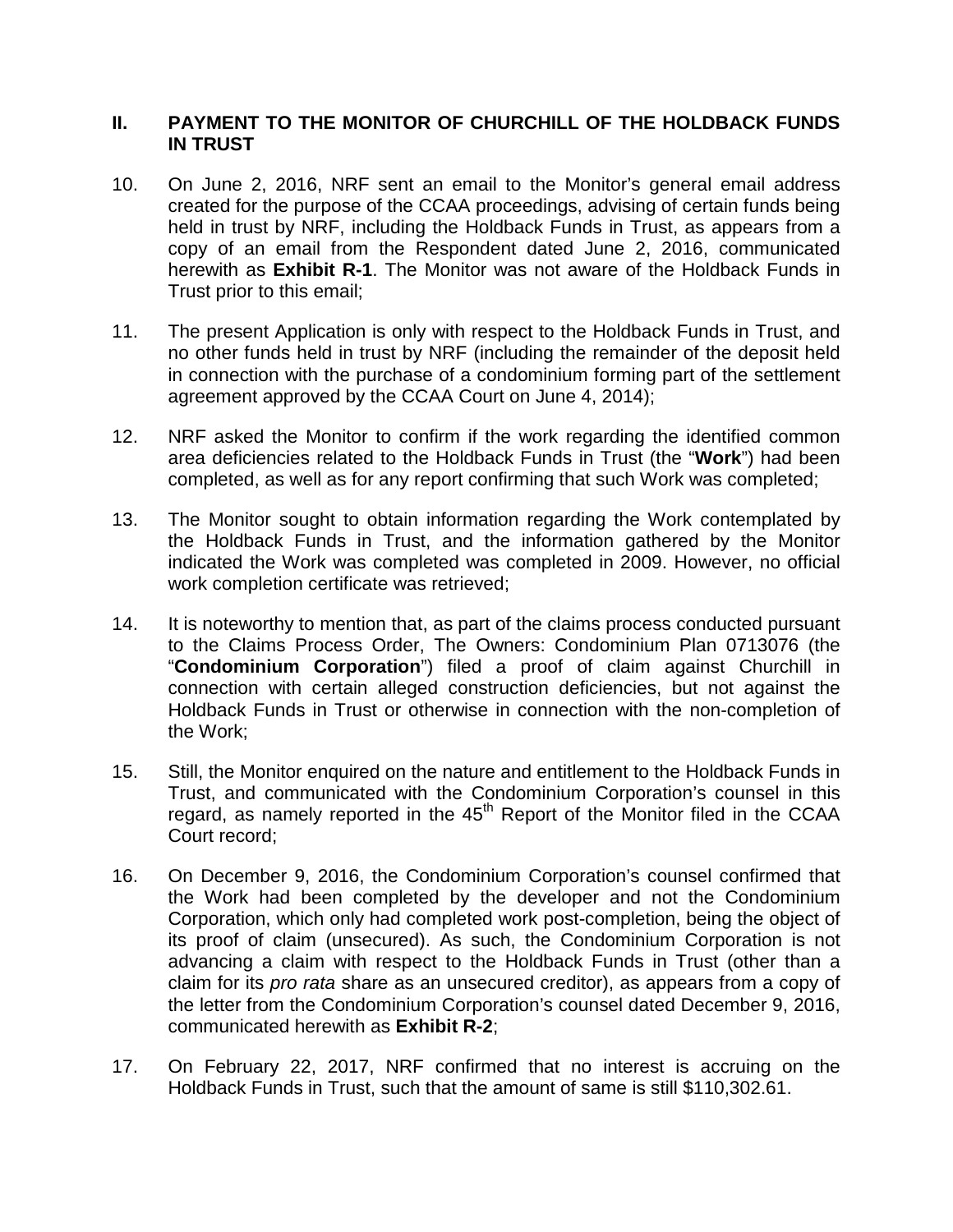- 18. NRF has asked to be authorized to withhold an aggregate amount of \$2,625.00 (the "**Fee Holdback**") to be applied in payment of an outstanding invoice dated November 29, 2016, a copy of which is attached herewith as **Exhibit R-3**, as well as any future fees and disbursements (including taxes), as the case may be, to be incurred in connection with this matter;
- 19. NRF has agreed to disburse to the Monitor of Churchill the net sum of \$107,677.61 (representing the Holdback Funds in Trust less the Fee Holdback) following the issuance of an Order by the CCAA Court including the conclusions of the present Application;
- 20. The Condominium Corporation is also consenting to the release of the Holdback Funds in Trust to the Monitor of Churchill, with the understanding that said funds will be kept by the Monitor for a distribution to the creditors of Churchill, including the Condominium Corporation, pursuant to the applicable law;
- 21. The release of the Holdback Funds in Trust to the Monitor of Churchill will allow to increase the recovery of the unsecured creditors of Churchill, including HII which is the most important unsecured creditor. As such, the release of the Holdback Funds in Trust will ultimately benefit the creditors of HII, since all distributions to HII will form part of the "Asset Realization Cash Pool" to be distributed to the creditors pursuant to the Plan;

### **WHEREFORE, MAY IT PLEASE THIS HONOURABLE COURT:**

**GRANT** the present *Application for the Payment to the Monitor of Certain Sums Held In Trust in Respect of Holdbacks (Churchill Estates)* (the "**Application**");

**DECLARE** that the time for any required service, notice or notification of the Application is hereby abridged and validated and that there has been good and sufficient service, notice or notification of the Application, and that any further service, notice or notification on any party is hereby dispensed with;

**ORDER** the Respondent Norton Rose Fulbright Canada LLP to pay the amount of \$107,677.61 (representing the Holdback Funds in Trust less the Fee Holdback) to Deloitte Restructuring Inc. in its capacity as Monitor of Churchill Estates Development Ltd., and **DECLARE** that, upon such payment, Norton Rose Fulbright Canada LLP will be released from any and all further liability in connection with the Holdback Funds in Trust (being understood that this declaration does not apply to any other funds held in trust);

**THE WHOLE WITHOUT COSTS**, save in the event of contestation.

MONTRÉAL, February 23, 2017

**MCCARTHY TÉTR<sup>N</sup>ULT** Attorneys for the Monitor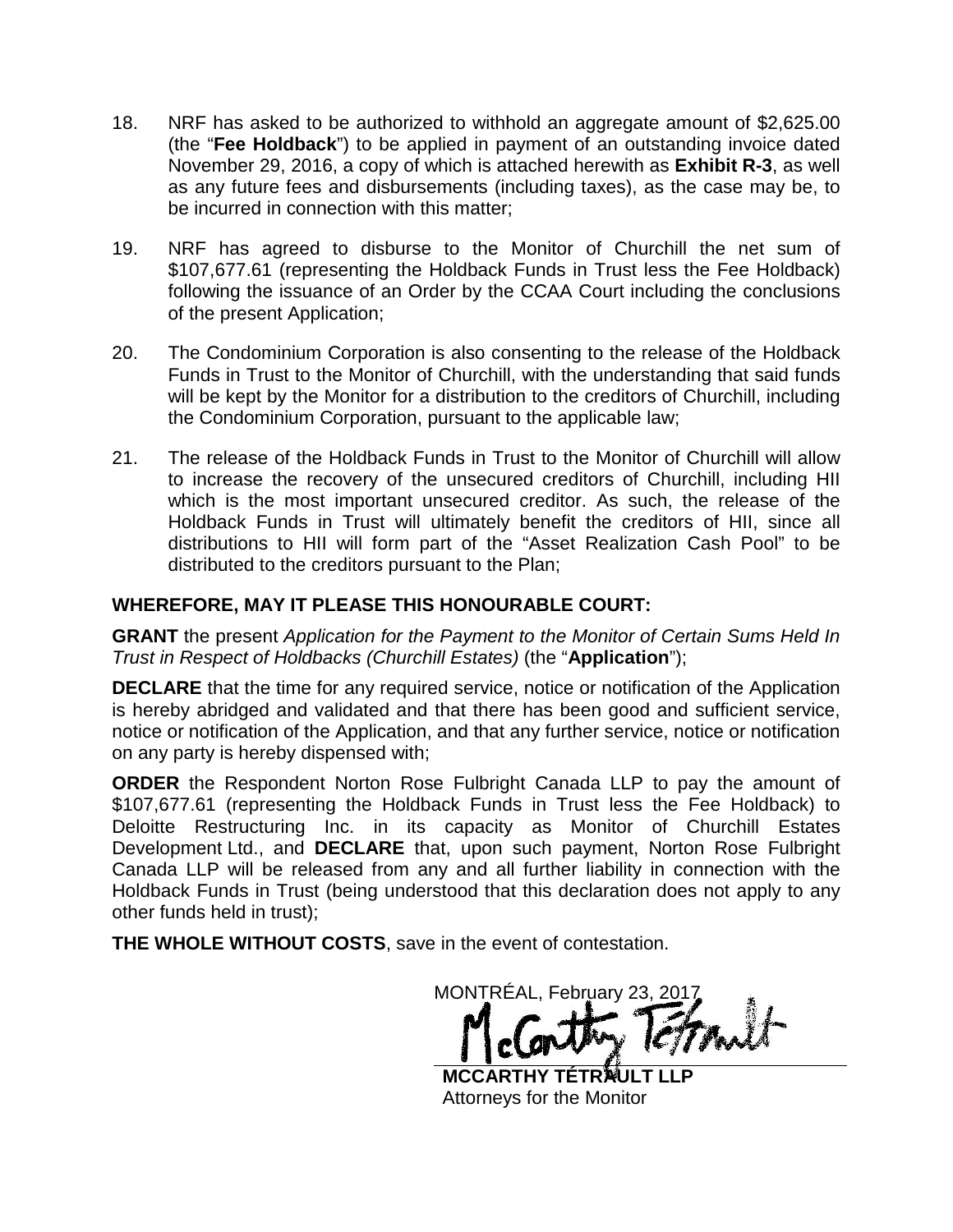# **AFFIDAVIT**

I the undersigned, Benoît Clouâtre, Senior Vice-President of Deloitte Restructuring Inc., domiciled and residing for the purpose hereof at 1190 Avenue des Canadiens-de-Montréal, Suite 500. Montréal. QC H3B 0M7, solemnly declare the following:

- I am a duly authorized representative of Deloitte Restructuring Inc. in its capacity of  $1.$ Monitor to 1810040 Alberta Ltd. (formerly known as Homburg Invest Inc. and Homburg Shareco Inc.) and Churchill Estates Development Ltd.;
- All the facts alleged in the Application for the Payment to the Monitor of Certain Sums  $2.$ Held In Trust in Respect of Holdbacks (Churchill Estates) are true.

**AND I HAVE SIGNED** 

lece Benoît Clouatre

SWORN BEFORE ME AT THE CITY OF TORONTO ON THE 33<sup>th</sup> DAY OF FEBRUARY 2017

COMMISSIONER FOR TAKING AFFIDAVITS

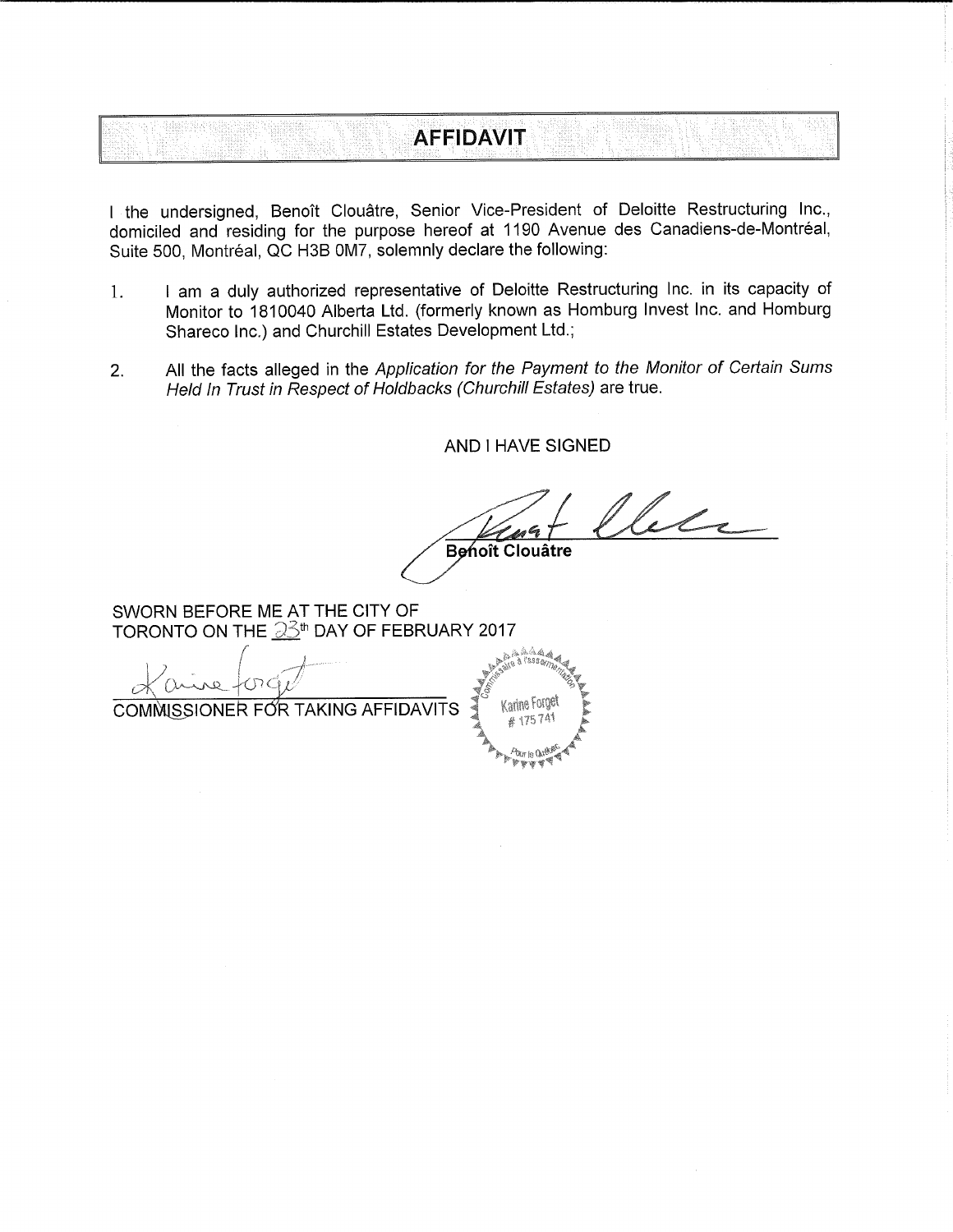# **NOTICE OF PRESENTATION**

#### TO : **SERVICE LIST**

**TAKE NOTICE** that the *Application for the Payment to the Monitor of Certain Sums Held In Trust in Respect of Holdbacks (Churchill Estates)* will be presented for hearing and allowance in the Superior Court, Commercial Division, at the Montréal Courthouse, 1 Notre-Dame Street East, Montréal, on **February 24, 2017, at 9:15 a.m., and in a room to be determined**.

#### **PLEASE ACT ACCORDINGLY.**

MONTRÉAL, February 23, 2017

**MCCARTHY TÉTRE** Attorneys for the Monitor